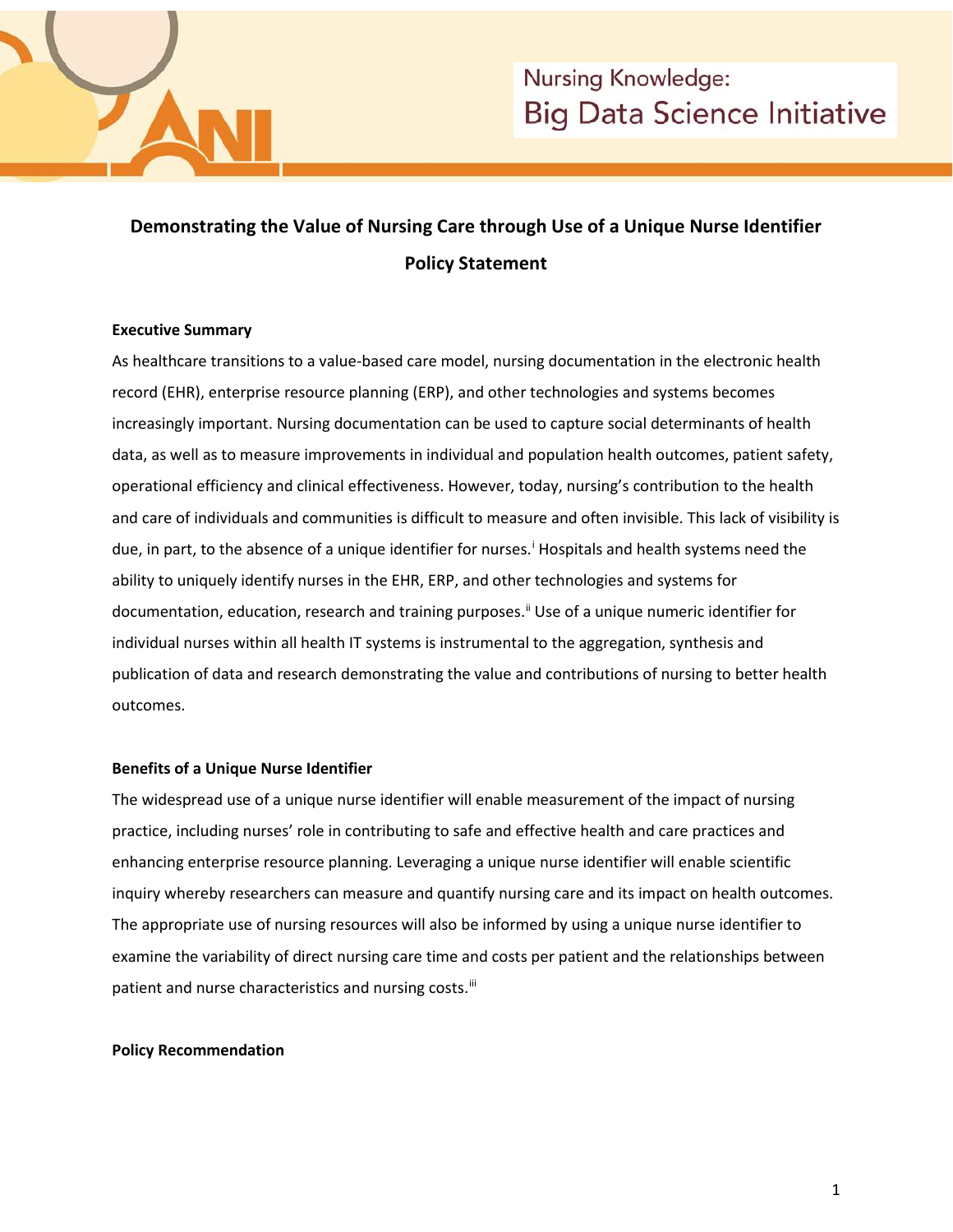The Alliance for Nursing Informatics is collaborating with the Nursing Knowledge: Big Data Science Initiative Policy and Advocacy Workgroup and other key stakeholders to advocate for use of the National Council of State Boards of Nursing identifier (NCSBN ID) as a unique nurse identifier.<sup>[iv](#page-2-3)</sup> This policy recommendation states that:

*The NCSBN ID should be used by key stakeholders as a nurse identifier to help demonstrate the value of nursing through research, and enhance individual care and health outcomes via more comprehensive documentation in the EHR, ERP, and other technologies and systems.*

#### **Background**

The NCSBN ID is automatically generated for each registered nurse and licensed practical/vocational nurse when they take the NCLEX examination. Each NCSBN ID is then made freely available via the Nursys database. Nursys comprises a suite of systems and databases containing nurse license and license discipline information and updates that are provided by nursing regulatory bodies (NRBs). Nurses who received licensure prior to the implementation of NCLEX have been assigned an ID through a matching process with NRBs and were added to the Nursys database, where their data are also updated regularly.

The system also allows for nurses to track their own licenses via the ID and be provided with the latest information on license status and notification when licenses are to be renewed. Because Nursys grants public access, there is also opportunity for academics and quality experts to identify characteristics of populations of nurses, such as medical-surgical or critical care nurses, and the relationship of those characteristics to patient outcomes. To assure data security, NCSBN maintains proper data security policies, procedures and requirements, and performs assessments, audits, penetration tests and vulnerability scans.

#### **Call to Action**

A unified voice is essential for advancing advocacy efforts to ensure adoption of a unique nurse identifier for documentation, education, research and training purposes. This identifier can then be used to measure nursing's impact on individual and population outcomes, patient safety, operational efficiency, resource allocation and clinical effectiveness. By extracting nursing-specific data, such as

2